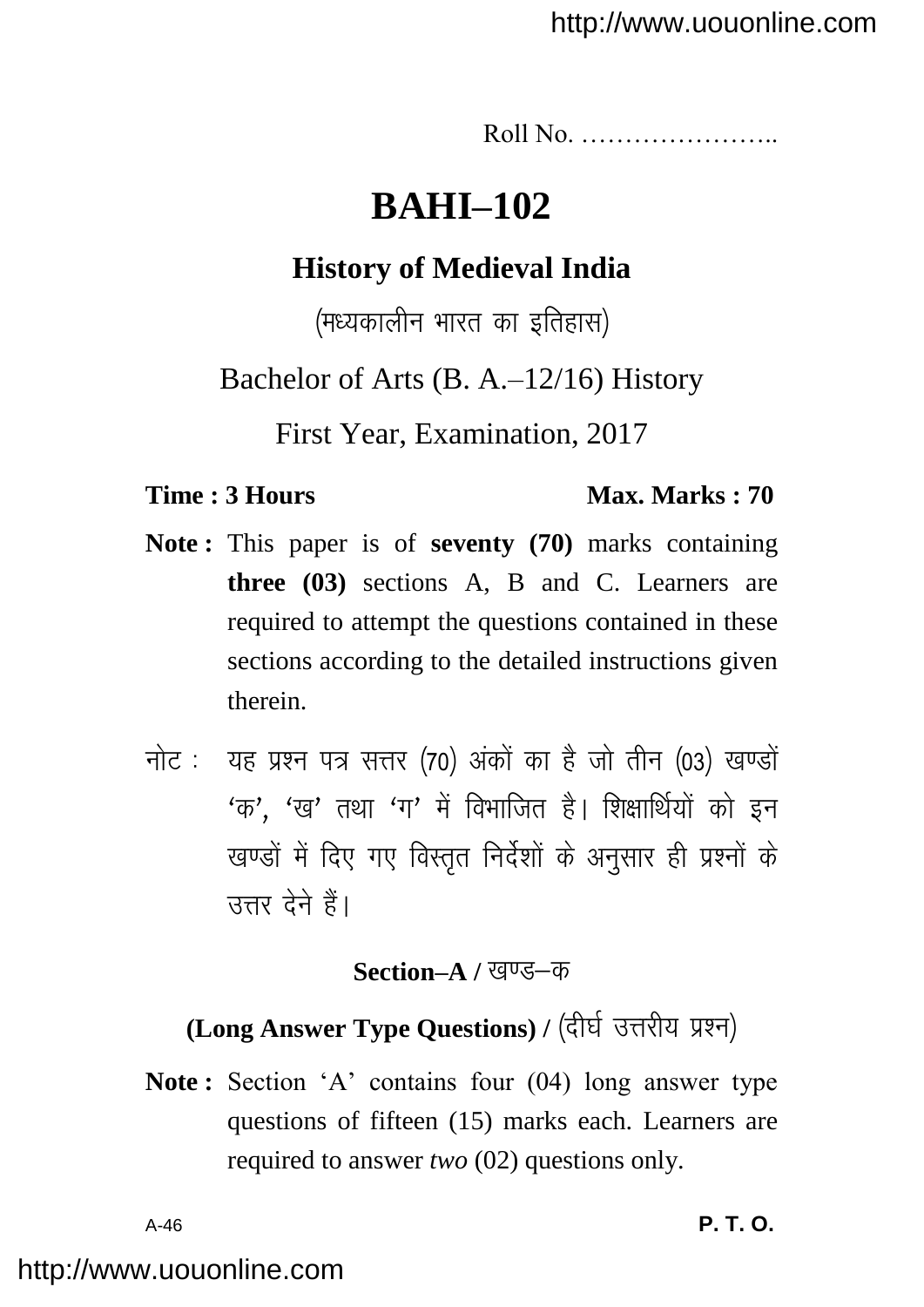### **[ 2 ] BAHI–102**

- नोट: खण्ड 'क' में चार (04) दीर्घ उत्तरीय प्रश्न दिये गये हैं। प्रत्येक प्रश्न के लिए पन्द्रह (15) अंक निर्धारित हैं। शिक्षार्थियों को इनमें से केवल दो (02) प्रश्नों के उत्तर देने  $\frac{3}{5}$
- 1. Examine critically the Market Control policy of Alauddin Khilji and throw light on its merits and demerits.

अलाउददीन खिलजी की बाजार नियंत्रण नीति का आलोचनात्मक परीक्षण कीजिये तथा उसके लाभ तथा हानियों पर प्रकाश ज्ञालिये।

- 2. Critically examine the utopian schemes of Muhammad- Bin-Tughlaq. मुहम्मद-बिन-तुगलक की काल्पनिक योजनाओं की आलोचनात्मक व्याख्या कीजिये।
- 3. ―India was too weak and divided on the eve of Babur's Invasion." Elucidate the truth of the statement. "बाबर के आक्रमण के समय भारत अत्यन्त दुर्बल एवं विभाजित था।" इस कथन की सत्यता का परीक्षण कीजिये।
- 4. Evaluate Kabir as a socio-religious reformer. समाज एवं धर्म सुधारक के रूप में कबीर का मूल्यांकन प्रस्तुत कीजिये।

A-46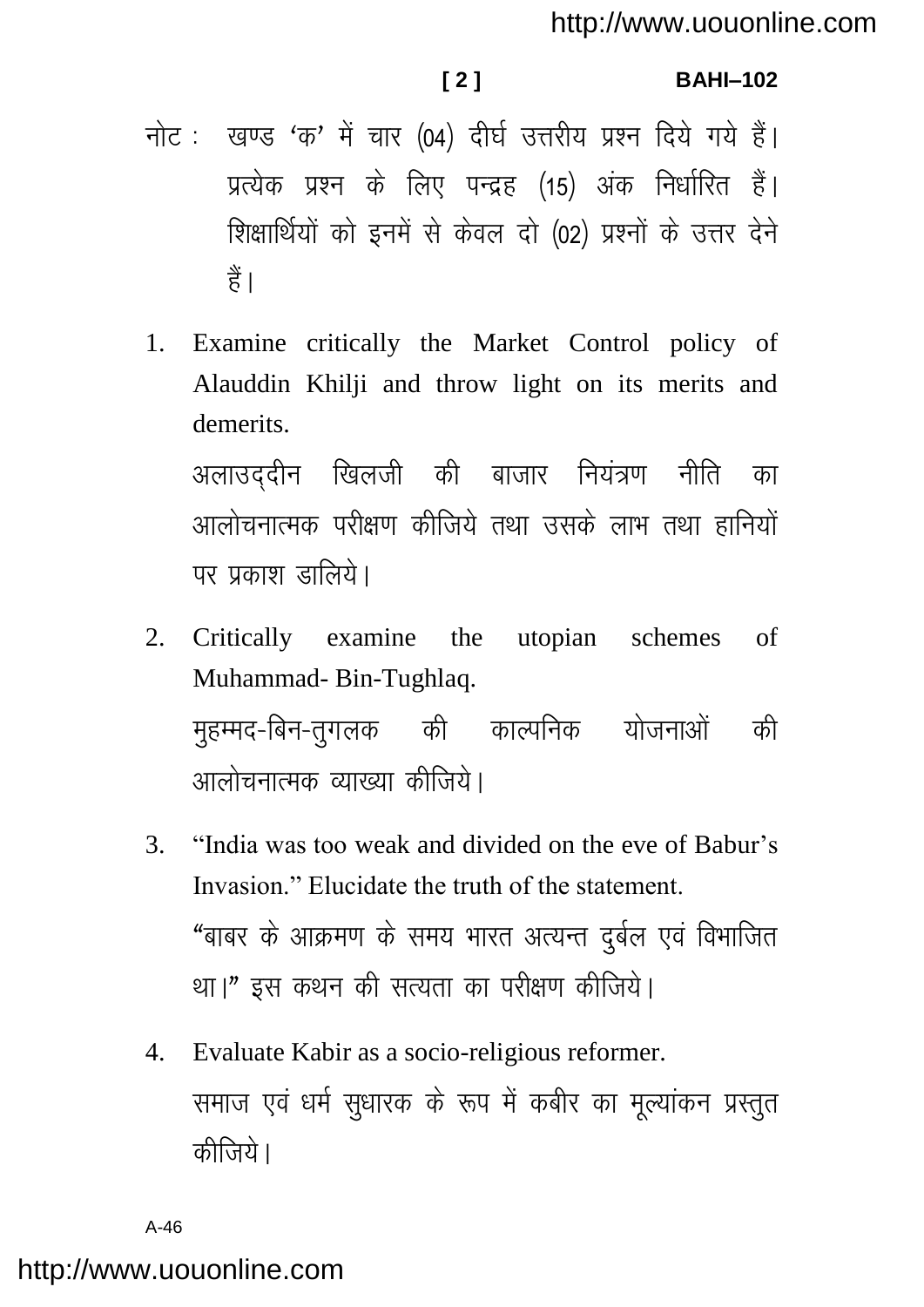### **[ 3 ] BAHI–102**

### **Section–B** / खण्ड–ख

# (Short Answer Type Questions) / (लघु उत्तरीय प्रश्न)

- **Note :** Section 'B' contains eight (08) short answer type questions of five (05) marks each. Learners are required to answer *six* (06) questions only.
- नोट: खण्ड 'ख' में आठ (08) लघु उत्तरीय प्रश्न दिये गये हैं। ं<br>प्रत्येक प्रश्न के लिए पाँच (05) अंक निर्धारित हैं। शिक्षार्थियों को इनमें से केवल छः (06) प्रश्नों के उत्तर देने  $\frac{4}{5}$
- 1. Sufism. सफीवाद।
- 2. Land-revenue reforms of Shershah. शेरशाह के भू-राजस्व सुधार।
- 3. Theory of kingship of Balban. बलबन का राजत्व सिद्धान्त।
- 4. Iqta practice. इक्ता प्रथा।
- 5. Turkan-i-Chahalgani. तर्कान-ए-चहलगानी।
- 6. Mansabdari system. मनसबदारी व्यवस्था।
- 7. Social condition under Mughals. मुगलकालीन सामाजिक दशा।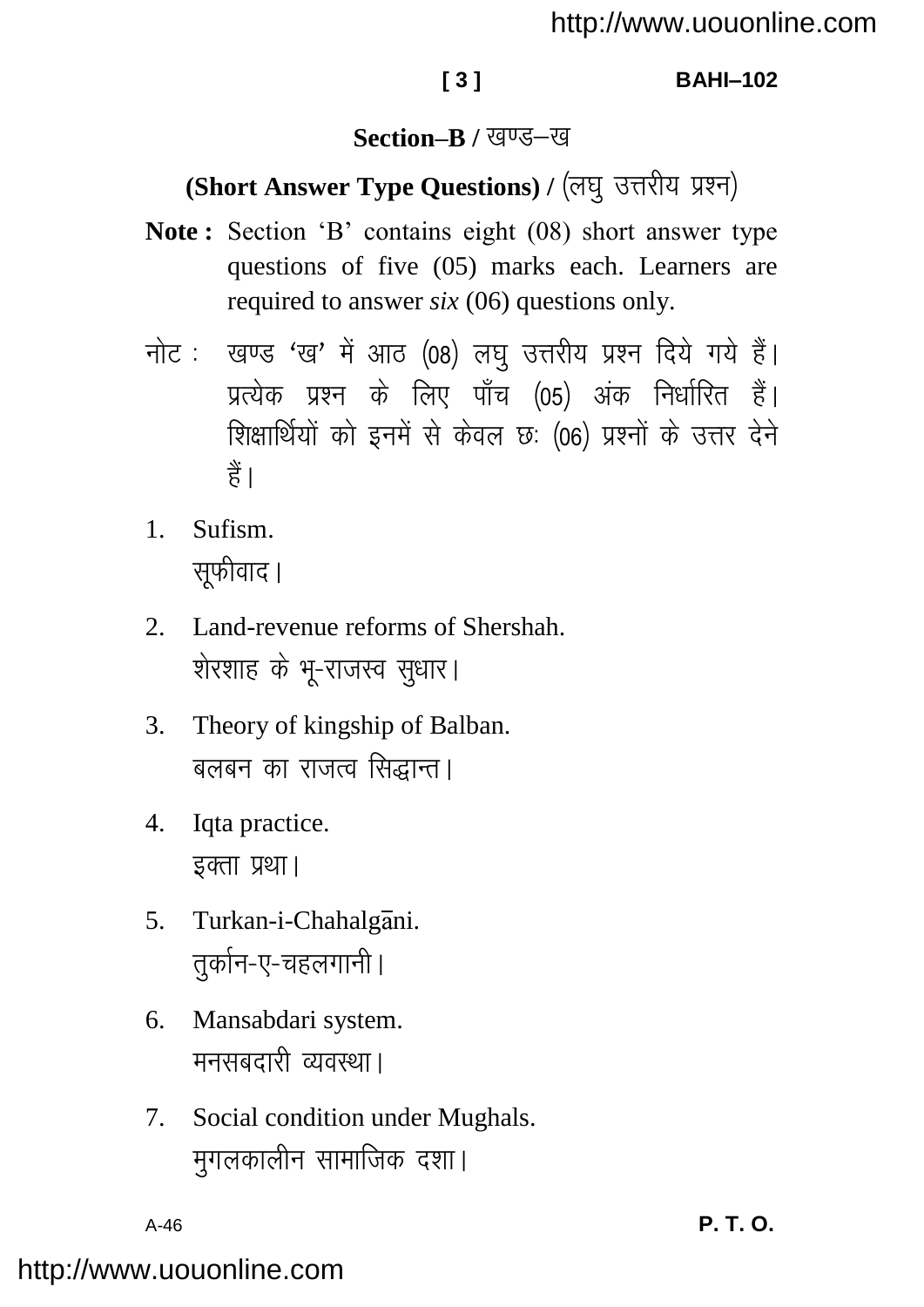### **[ 4 ] BAHI–102**

8. Deccan policy of Aurangzeb. ओरंगजेब की दक्षिण नीति।

Section–C / खण्ड–ग

# **(Objective Type Questions) / (वस्तुनिष्ठ प्रश्न)**

- Note: Section 'C' contains ten (10) objective type questions of one (01) mark each. All the questions of this section are compulsory.
- नोट: खण्ड 'ग' में दस (10) वस्तुनिष्ठ प्रश्न दिये गये हैं। प्रत्येक प्रश्न के लिए एक (01) अंक निर्धारित है। इस खण्ड के सभी पत्रन अनिवार्य हैं।
- 1. The writer of 'Tabquat-i-Nasiri' was :
	- (a) Barani
	- (b) Nizamuddin
	- (c) Minhaj-us-Siraj
	- (d) Amir Khusrau  $\overline{r}$ तबकाते नासिरी $\overline{r}$  के लेखक थे  $\overline{r}$
	- (अ) बरनी
	- (ब) निजाम<del>ु</del>द्दीन
	- (स) मिन्हाज-उस-सिराज
	- (द) अमीर खुसरो
- 2. Who were the Neo-Muslims of the following ?
	- (a) Descendants of Mongols who settled near Delhi and embraced Islam.
	- (b) Hindu converts to Islam
	- (c) Khalji Sultans
	- (d) Ilbari Sultans

A-46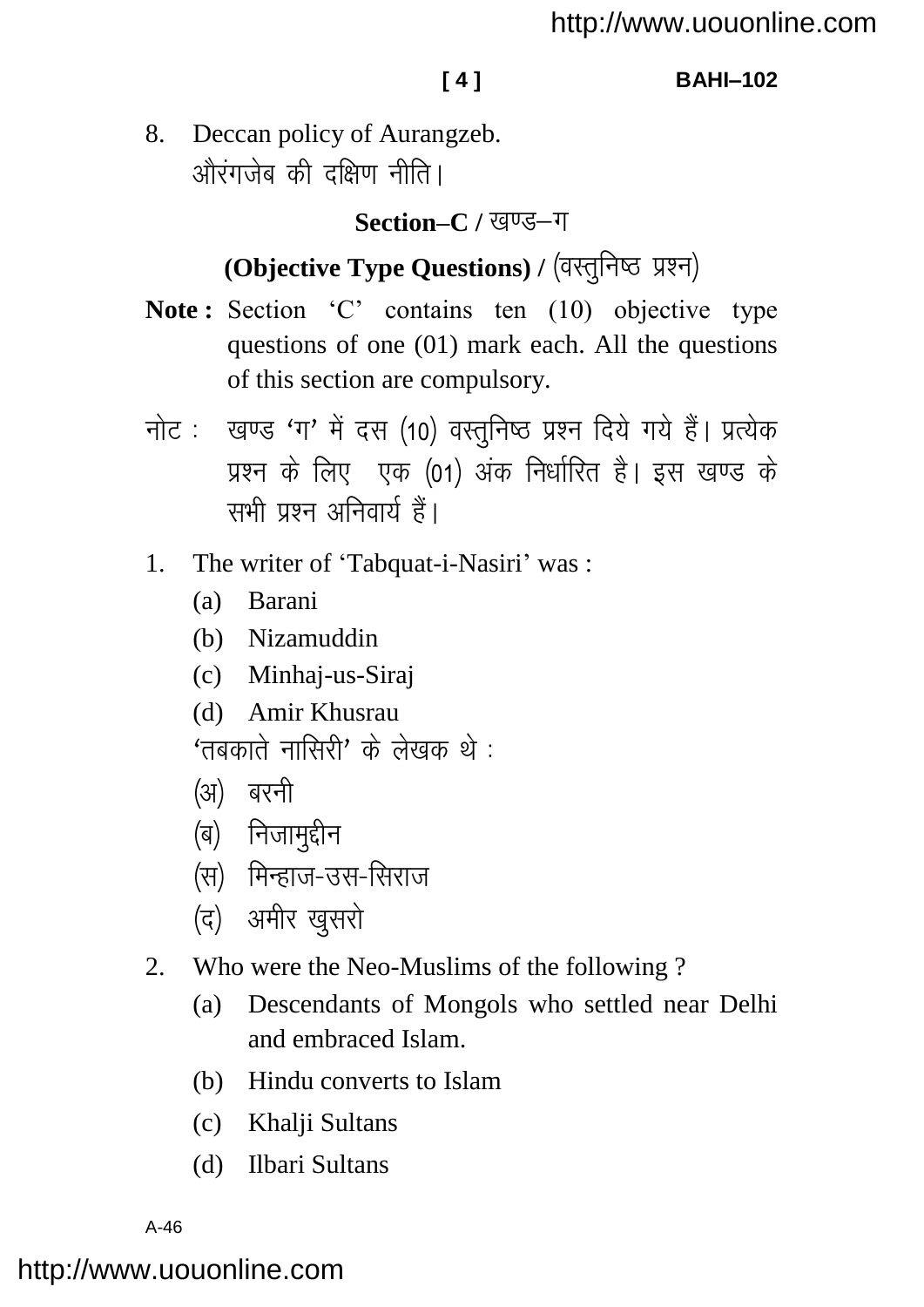### **[ 5 ] BAHI–102**

निम्नलिखित में से कौन 'नव-मुसलमान' थे ?

- (अ) मंगोलों के वंशज, जो इस्लाम में दीक्षित होकर दिल्ली के पास बस गए थे
- (ब) हिन्दू जो इस्लाम में दीक्षित हुए
- (स) खलजी सुल्तान
- (द) इल्बारी सल्तान
- 3. At the time of Muhammad Ghori's invasion against Prithvirja Chauhan who of the following ruled Kannauj ?
	- (a) The Chandellas
	- (b) The Pratihars
	- (c) The Palas
	- (d) The Gahadwals

मुहम्मद गौरी के पृथ्वीराज चौहान के विरुद्ध आक्रमण के समय  $\sigma$ कन्नौज़ में कौन शासन कर रहा था ?

- (अ) चंदेल
- (ब) प्रतिहार
- (स) पाल
- (द) गहडवाल
- 4. Which of the following books was written by Ishwardas Nagar ?
	- (a) Futuhat-i-Alamgiri
	- (b) Bir Binod
	- (c) Chhatra Prakash
	- (d) Akham-i-Alamgiri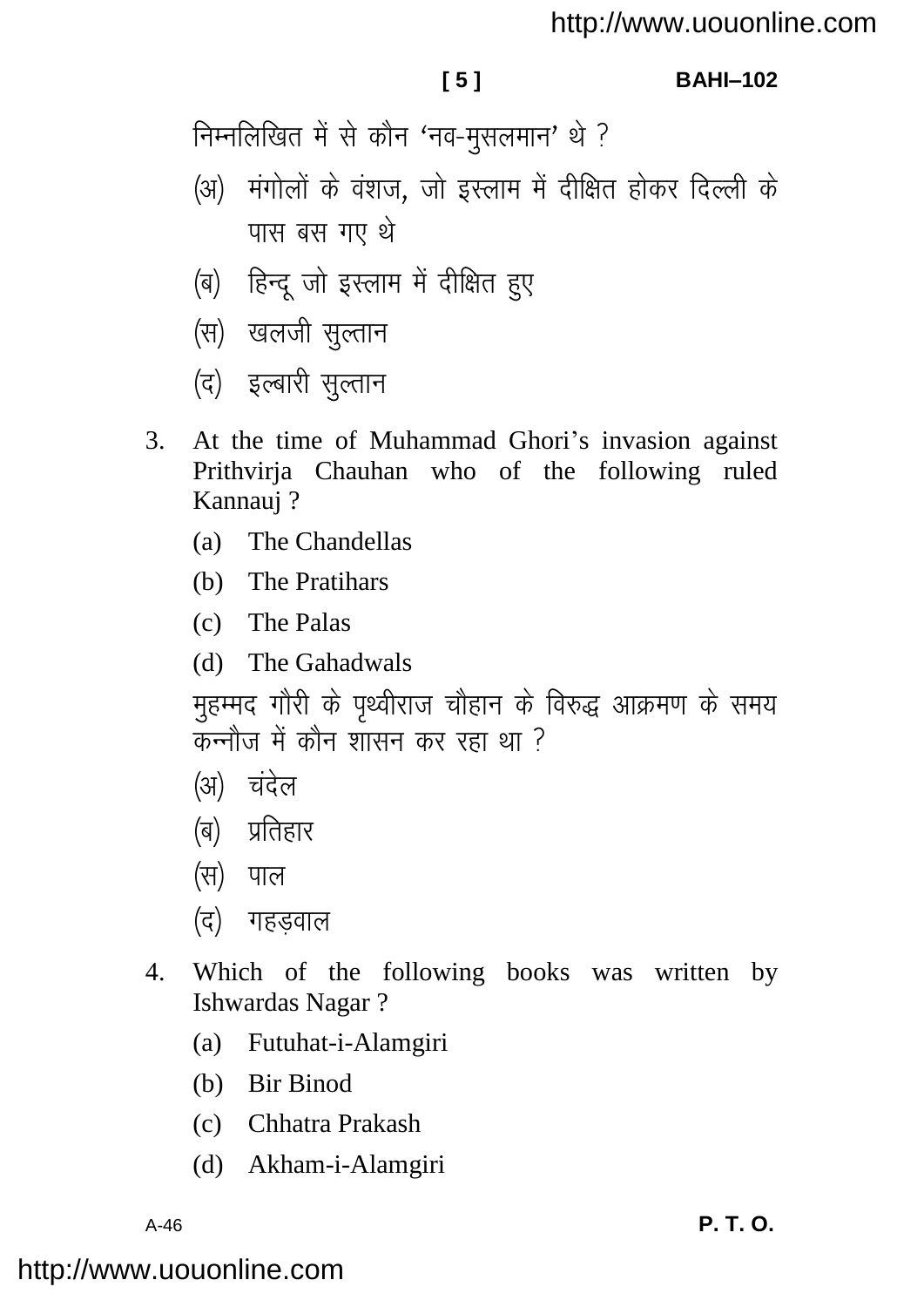### <http://www.uouonline.com>

### **[ 6 ] BAHI–102**

निम्नलिखित पुस्तकों में ईश्वरदास नागर द्वारा लिखी पुस्तक कौन-सी थी $\overline{2}$ 

- (अ) फुतुहात-ए-आलमगिरी
- $\mathcal{A}$ ) बीर बिनोद /वीर-विनोद
- (स) छत्र प्रकाश
- (द) अहकम-ए-आलमगिरी
- 5. Who succeeded Nizamuddin Aulia ?
	- (a) Sheikh Farid
	- (b) Sheikh Nasiruddin Chiragi—Delhi
	- (c) Sheikh Salim Chishti
	- (d) None of the above

निजामुद्दीन औलिया के उत्तराधिकारी कौन थे ?

- (अ) शेख फरीद
- (ब) शेख नसीरुद्दीन चिरागी—दिल्ली
- (स) शेख सलीम चिश्ती
- (द) उपर्युक्त में से कोई नहीं
- 6. Which of the following pairs is incorrect ?
	- (a) Akbar–Ralph Fich
	- (b) Darashikoh–Nicolao Manucci
	- (c) Jahangir–Sir Thomas Roe
	- (d) Shahjahan–Jourdon

A-46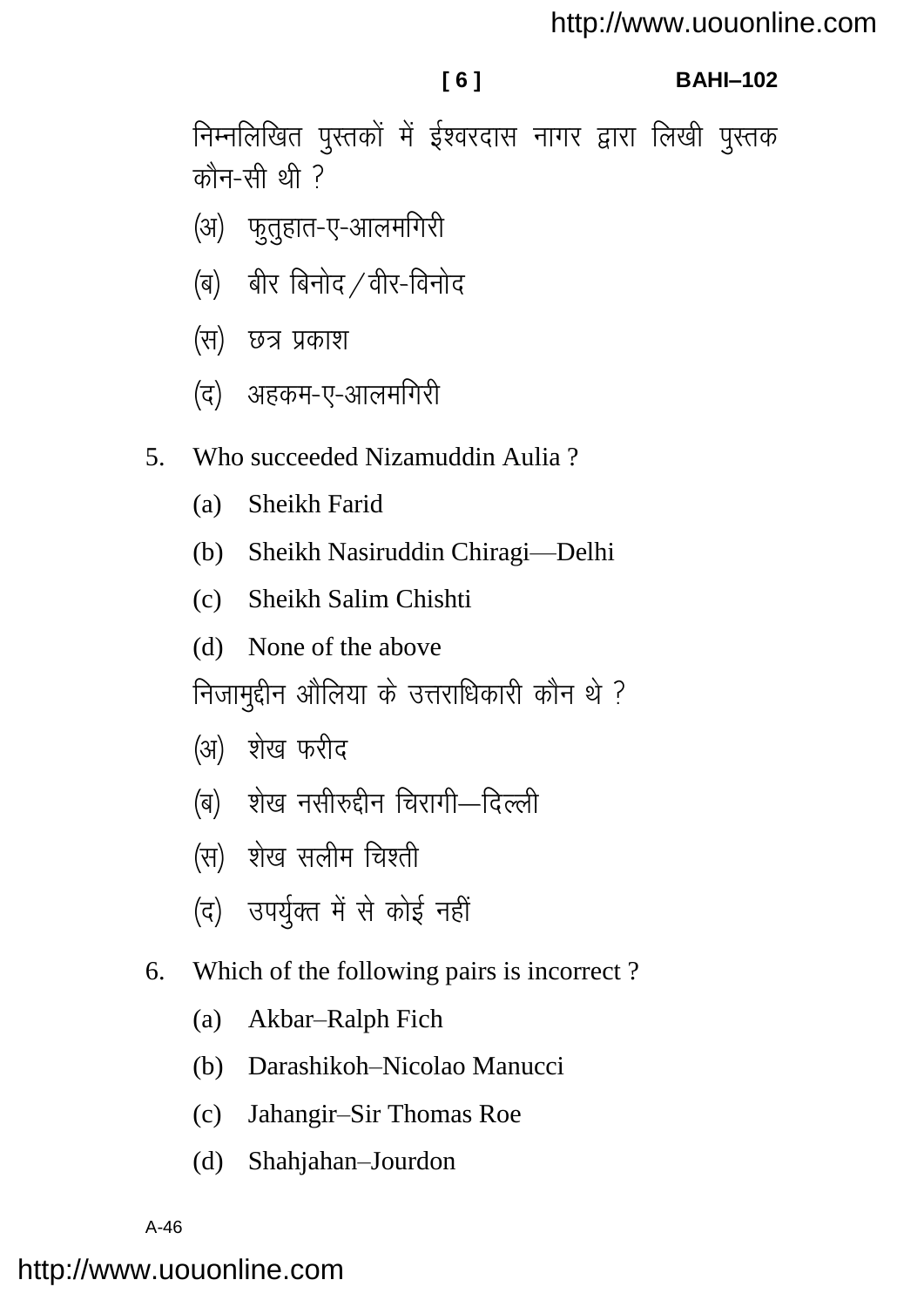## <http://www.uouonline.com>

### **[ 7 ] BAHI–102**

निम्नलिखित में से कौन-सा जोड़ा सुमेलित नहीं है ?

- (अ) अकबर—राल्फ फिंच⁄राल्फ फिच
- (ब) दाराशिकोह—निकोलो मनूसी
- (स) जहाँगीर-सर थॉमस रो
- (द) शाहजहाँ—जॉर्डन
- 7. What was the original name of Shershah ?
	- (a) Khusrau
	- (b) Akbar
	- (c) Farid
	- (d) Abdul

शेरशाह का वास्तविक नाम क्या था  $\overline{?}$ 

- (अ) खुसरो
- (ब) अकबर
- (स) फरीद
- (द) अब्दुल
- 8. Who was defeated Medini Roy in Chanderi battle ?
	- (a) Akbar
	- (b) Aurangzeb
	- (c) Mubarak Shah
	- (d) Babur

चंदेरी के युद्ध में मेदिनी रॉय को किसने पराजित किया ?

- (अ) अकबर
- (ब) औरंगजेब
- (स) मुबारक शाह
- $($ द) बाबर